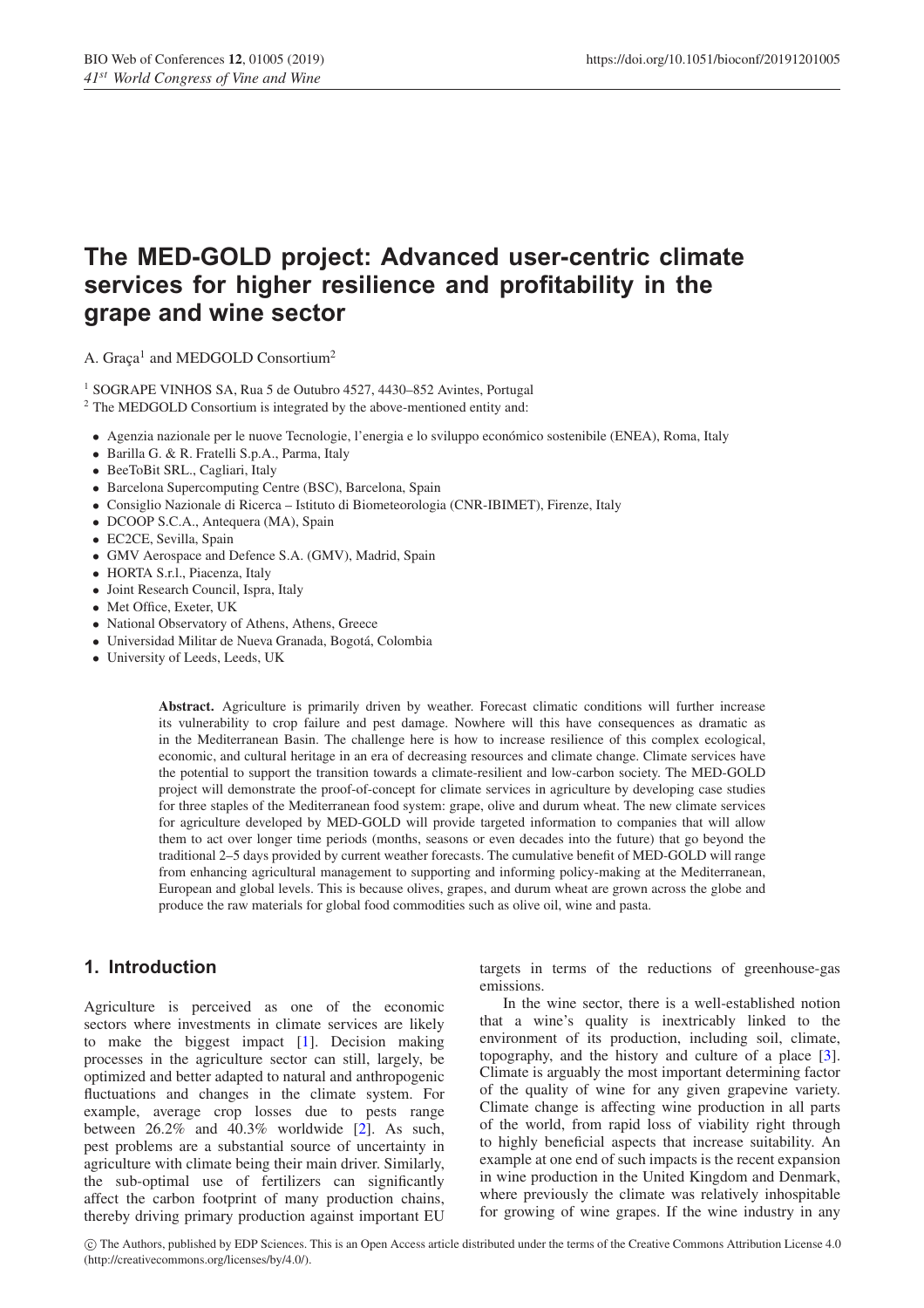part of the world wishes to survive and thrive in the future, it will need to adapt to the challenges of climate change. Under a changing or changed climate it will be important for individual producers to decide whether "business as usual" remains a viable and sustainable option, or if changing their style of wine will allow for improved value through maintaining and enhancing consumer perception of the new quality of wine [\[4](#page-3-3)].

Ground-breaking findings in the field of climate modelling [\[5](#page-3-4)[–7\]](#page-3-5) have led to high expectations about the possibility of using climate predictions to improve decision making in the long-term (seasonal timescales and beyond) planning of human activities. However, climate data and climate information at different spatial and temporal scales have not yet been exploited to their full potential and may have a significant impact in improving key decisions across different sectors [\[8](#page-3-6)[–10](#page-3-7)]. While potentially relevant tools, data and methodologies have been developed, less effort has been dedicated to implement and test the usability of the climate services in key decisions to generate their full impact on the ground. Consequently, the potential benefits of using climate services in the agriculture sector is not yet fully understood. The impact of climate services in the agriculture sector needs to be demonstrated with realworld pilots that can illustrate the usefulness and usability of these services in this sector.

### **2. Objectives**

The central idea of the project MED-GOLD is to codesign climate services for agriculture by focusing on three crops that are typical of the Mediterranean area: olives, grapes and durum wheat. A preliminary market analysis, comprehensive mapping of existing initiatives and networks in the three sectors, along with a summary of the overall quality of the climate data available will enable better framing of novel pilot services. A common framework will be adopted to develop innovations in the three sectors. The pilot services will be the result of a codesign process where three lead actors in the food industry of each sector will guide a team of climate scientists, agronomists and economists in developing innovative solutions for managing their climate related risks and improve their decision-making processes. The co-development will assure continuous interaction and feedback with the users of the pilot services. Existing modelling tools already in use by these actors for the provision of agrometeorological services will be enhanced and adapted to provide information at different climate timescales – from seasonal to decadal timescales and beyond. The industrial partners of the consortium will additionally play a leading role in catalysing the interests from other stakeholders and organisations in the respective sectors.

The general objective MED-GOLD is to make European agriculture and food systems more competitive, resilient, sustainable and efficient in the face of climate change, by using climate services to minimize climatedriven risks/costs and seize opportunities for added value. MED-GOLD will develop climate service prototypes that will assist wine businesses in managing risk within the framework of their medium- and long-term business strategies. Two important activities in winegrowing will be targeted: (i) Spring grapevine protection against diseases and pests, whose planning will benefit from the availability

<span id="page-1-0"></span>

**Figure 1.** Information and communication platform scheme.

of seasonal forecasts with appropriate temporal and spatial resolutions; and (ii) plantation of a new vineyard, whose structural choices of site, density of plantation, training system, requirement for irrigation, scion and rootstock varieties, among others, will profit from the existence of long-term predictions, allowing the grower to anticipate, several decades into the future, climatic factors affecting its profitability.

## **3. Methodology**

MED-GOLD is focused on a systematic and user-driven transformation of climate, impact and economic data into information and knowledge that can inform and support users' decision-making in specific pilot services. These pilot climate services will be co-developed following the same user-centred methodological framework, regardless of the intrinsic differences of the three sectors (olives/olive oil; grape/wine; durum wheat/pasta).

All the pilot services will rely on a tailor-made information and communication (Fig. [1\)](#page-1-0) platform, consisting of a cloud-based infrastructure whose role is to provide a centralised platform to collate basic technological tools for all the pilot services that will be developed during the project. Functionally, there will be three main layers to this platform: the first one will deal with data acquisition, and will be responsible for importing and normalising data from external sources, including the Copernicus climate data store, needed for all the models, simulations and algorithms of the pilot services. Both the externally acquired data and results computed by the models themselves will be managed by the data storage layer, which will coordinate the storage of data on various physical media (e.g.: SQL, Graphical representations, File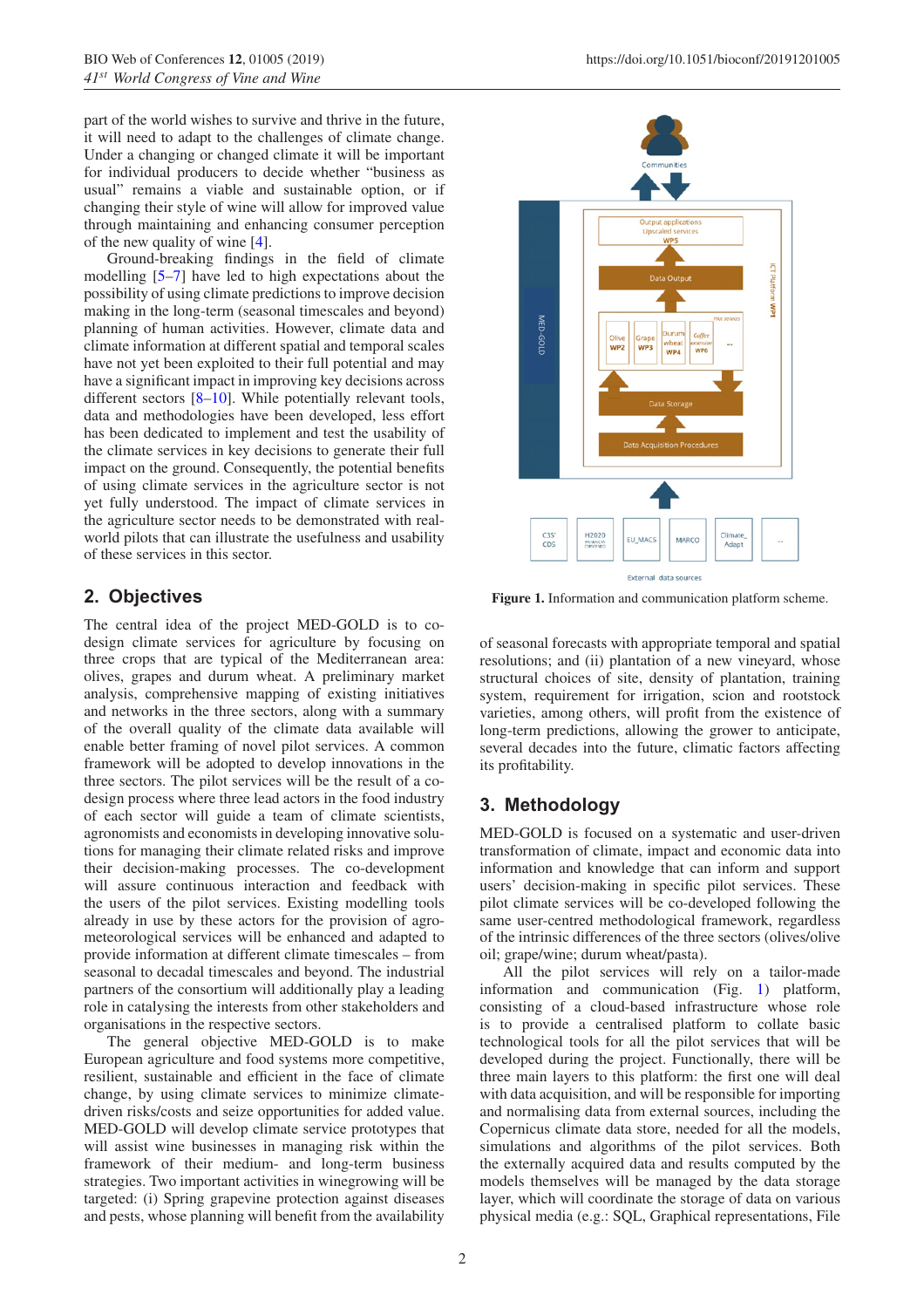<span id="page-2-0"></span>

**Figure 2.** The MED-GOLD methodological framework.

systems, Object storage) and will also provide methods to store, search and retrieve stored information. The third layer, data output, will provide a set of tools, such as APIs and automatic data exports, which will allow communities and applications to be built upon the results of the project.

Each pilot service will deal with specific questions and associated decisions identified with industrial partners across different timescales (from seasonal to longer timescales). A key aspect in the co-development of the pilot services is to manage the expectation of end-users. A user-driven common methodological framework will be adopted to co-develop pilot services. This framework will exploit the knowledge generated under previous initiatives (EU FP7 projects CLIM-RUN and EUPORIAS). We will follow the climate services protocol initially drafted in CLIM-RUN5 and add further improvements, taking into account more recent initiatives on climate services (EUPORIAS, C3S SECTEUR and all the SISs). The methodological framework (Fig. [2\)](#page-2-0) is composed of four steps:

- 1. Step 1: Appraising needs and critical decisions
- 2. Step 2: Co-developing the specific service tools
- 3. Step 3: Testing the specific service tools
- 4. Step 4: Assessment of the added value for the decision-making process.

All the main outcomes will be reported to the MED-GOLD end users' community. A significant sample of the main players, not directly involved in the development or testing of the pilot services of services for the three sectors, will be engaged from the beginning of the project. They will be continuously updated and informed on the steps forward of the pilot and on the methodological framework adopted. Building trust over time into the project community will facilitate the future roll-out strategy to discuss the pilot services developed for the three sectors within the MED-GOLD community. This process will allow for validation of the services and exploration of their potential applicability and upscaling in the wider community.

#### **4. Timeline**

The project started in December 2017, and is currently in the first of 4 years of duration. During 2018, most of the work will concentrate in sector appraisal, assessing available climate information, developing the information and communication platform and building sectorial communities around the project. Development of pilot services started in 2018 and will continue into the first half of 2020. Validation of the developed services is scheduled to begin in 2019 and last until the first quarter of 2021. However, engagement with sectorial communities for dissemination of the pilot services commenced in 2018. Assessment of replicability of pilot services into different markets (sectorial and geographic) is scheduled to be executed between 2020 and 2021, as well as showcasing stakeholders' experiences and hosting open summer trainings.

#### **5. Expected impacts**

Building on previous experiences, the ambition of MED-GOLD is to create a new paradigm of climate informed decision-making processes within the agri-food chain. The example of the MED-GOLD industrial partners will be used as an example of best practice to catalyse the interest in climate services and stimulate the demand with other users. Ultimately, the ambition is to reach the wider European agricultural sector and society at large.

By 2050 it is thought that there will be an extra 3 billion people to feed, while agriculture will likely have to face increased numbers and types of pests with less predictable behaviours and migratory range, owing to a changing and more variable climate [\[11](#page-3-8)]. With mandatory integrated pest management (IPM) in the EU since 2014, this challenge will have to be tackled by replacing pesticide inputs with knowledge and management inputs, especially holistic knowledge on how crop-pest systems respond to climate variability and change. Climate services developed under MED-GOLD will be important in tackling this challenge, building on and complementing recent EU efforts such as the PURE project (Pesticide Use-and-risk Reduction in European farming systems with Integrated Pest Management) [\[12](#page-3-9)].

One of the targets of MED-GOLD is the promotion of a more climate-informed community for the European agriculture sector, with specific attention to the three main sectors addressed by this proposal. To reach this target, there will be emphasis on activities to engage the wider community and communicate results. Three different types of activity are planned during the duration of the project: dissemination through attendance at international conferences, communication to target audiences to engage communities, and exploitation to foster the development of services and products based on the project's outcomes and using them in further research activities.

For the wine sector, a more consequential use of climate services with proper understanding of forecasts and associated uncertainties is expected to provide better strategic planning and higher profitability deriving from educated decisions in terms of choice of vineyard sites, varieties and business models. Grape and wine production should become more resilient, decreasing the use of plant protection products and water, and better planning of farming operations. Even if the pilot services do not address other processes of the wine industry, carry-over of results can be anticipated for sizing of long-term facilities such as wineries, warehouses, wastewater and recycling, transport logistics, hosting and marketing campaigns, among others.

Finally, the MEDGOLD user-centric approach, deploying existing climate knowledge as climate services which are easy to integrate and able to add value for a global and relevant economic sector as the grape to wine value chain, will bind climatologists and model scientists to grape growers and winemakers. Both communities will benefit from insights, developments and innovations that make climate information more readily usable and value oriented.